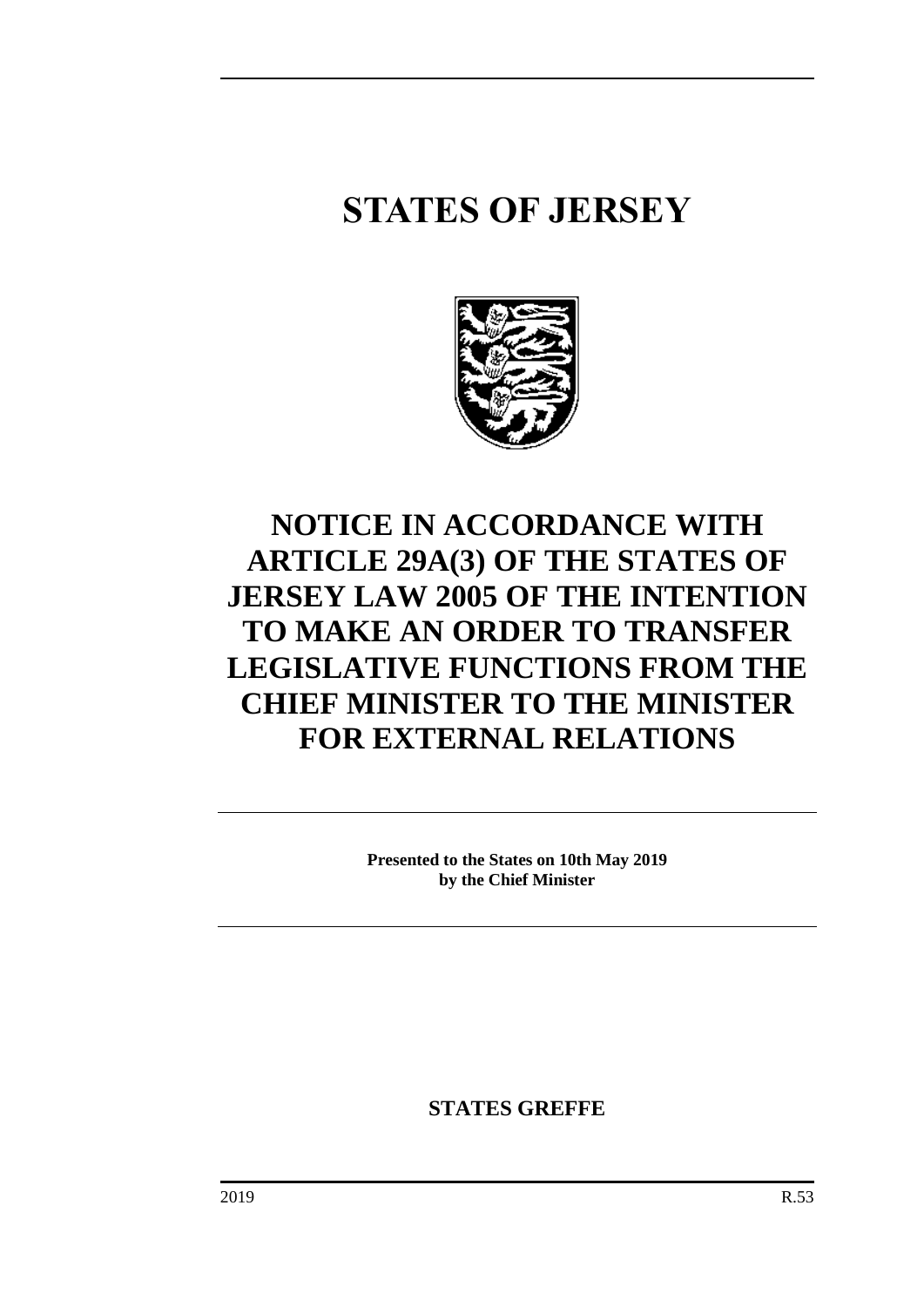#### **REPORT**

A number of changes have been announced to ministerial responsibilities since the formation of the new Government, supporting the Council of Ministers to deliver on its priorities.

These changes have included the transfer of responsibilities for financial services to the Minister for External Relations.

This is designed to better protect and promote internationally our financial services industry, especially in a Brexit and post-Brexit environment, recognising the industry's importance as the Island's largest employer and a mainstay of our economy.

The Minister for External Relations will also assume responsibilities for the [Charities](https://www.jerseylaw.je/laws/revised/Pages/15.070.aspx)  [\(Jersey\) Law](https://www.jerseylaw.je/laws/revised/Pages/15.070.aspx) 2014 and related policy, noting his expertise in the area.

In accordance with Article 29A(3) of the [States of Jersey Law](https://www.jerseylaw.je/laws/revised/Pages/16.800.aspx) 2005, the Chief Minister now wishes to present the draft Order to the States, so as to provide 2 weeks' notice of the intention to make the Order and thereby transfer statutory responsibilities for the legislation listed within it to the Minister for External Relations.

The Order is therefore attached for the information of Members as the **Appendix** to this Report.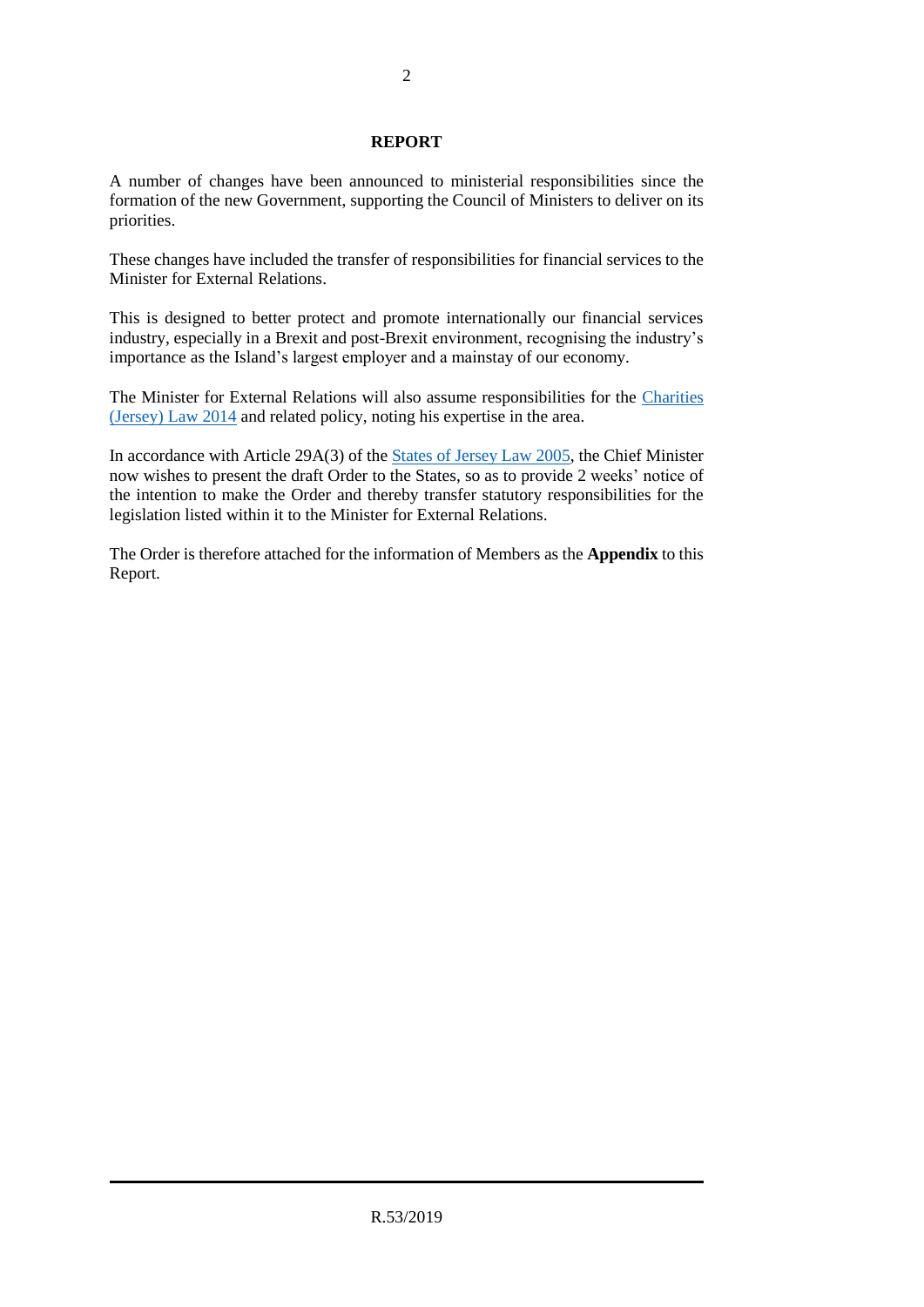

### **DRAFT STATES OF JERSEY (TRANSFER OF RESPONSIBILITIES AND FUNCTIONS) (CHIEF MINISTER TO EXTERNAL RELATIONS) ORDER 201-**

#### **Explanatory Note**

This Order transfers the responsibilities and functions of the Chief Minister under various finance- and business-related enactments to the Minister for External Relations.

*Article 1* defines the Chief Minister as the "transferring Minister" and the Minister for External Relations as the "receiving Minister".

*Article 2* effects the transfer to the receiving Minister of the responsibilities and functions under enactments set out in *Schedule 1*, and also refers to the amendments set out in *Schedule 2* which are consequential to that transfer.

*Article 3* transfers to the receiving Minister any rights enjoyed and liabilities incurred by the transferring Minister in connection with the responsibilities and functions transferred by Article 2.

*Article 4* provides for the continuity of any appointment, approval or other decision made, or authority to do anything given, by the transferring Minister under the enactments covered by this Order and substitutes the receiving Minister for the transferring Minister in any ongoing legal proceedings.

*Article 5* sets out the name by which this Order may be cited.

Under Article 1(6) of the Interpretation (Jersey) Law 1954, this Order comes into force on the day it is made.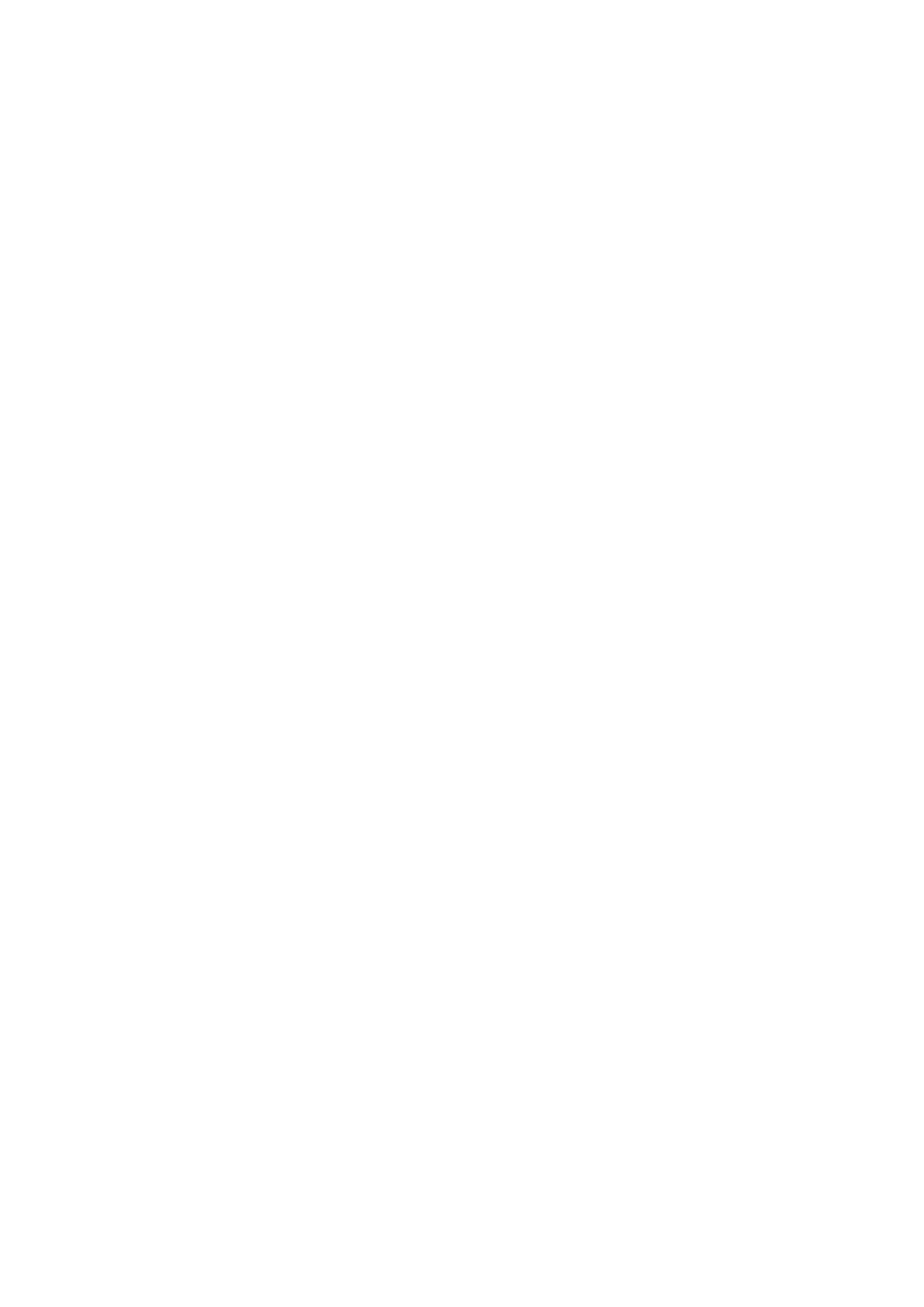

## **DRAFT STATES OF JERSEY (TRANSFER OF RESPONSIBILITIES AND FUNCTIONS) (CHIEF MINISTER TO EXTERNAL RELATIONS) ORDER 201-**

#### **Arrangement**

#### **Article**

| $1 \qquad \qquad$ |  |
|-------------------|--|
| $\overline{2}$    |  |
| 3 <sup>7</sup>    |  |
| $4\degree$        |  |
|                   |  |
|                   |  |

#### **[SCHEDULE 1](#page-8-0) 7**

| <b>ENACTMENTS</b> |                                                                       |   |
|-------------------|-----------------------------------------------------------------------|---|
|                   | <b>SCHEDULE 2</b>                                                     | 8 |
|                   | <b>CONSEQUENTIAL AMENDMENTS</b>                                       | 8 |
|                   |                                                                       |   |
| 2                 |                                                                       |   |
| 3                 | Definition of "Minister" inserted into Limited Liability Partnerships |   |
|                   |                                                                       |   |
| $\overline{4}$    |                                                                       |   |
| 5                 |                                                                       |   |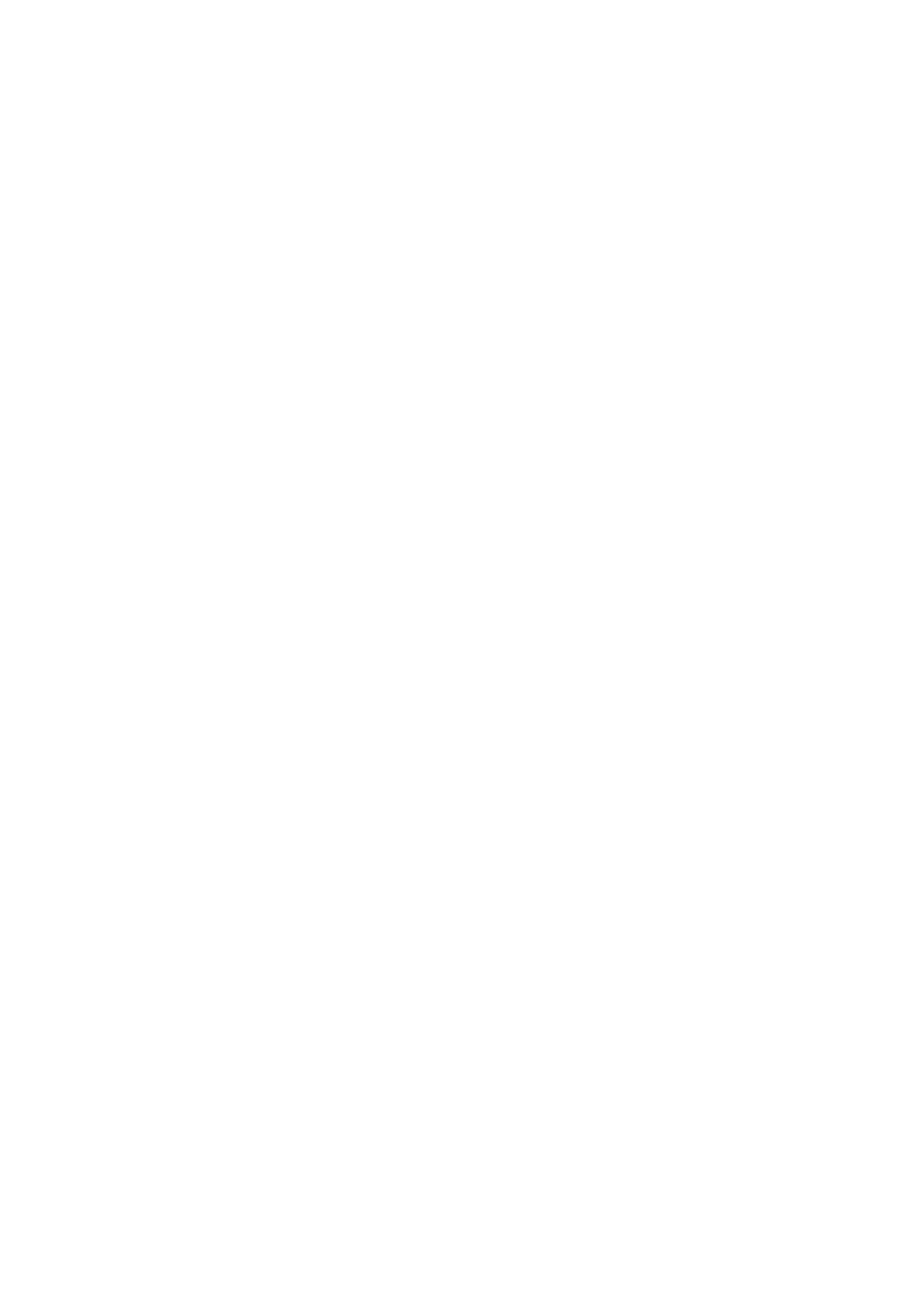

## **DRAFT STATES OF JERSEY (TRANSFER OF RESPONSIBILITIES AND FUNCTIONS) (CHIEF MINISTER TO EXTERNAL RELATIONS) ORDER 201-**

*Made [date to be inserted] Coming into force [date to be inserted]*

**THE CHIEF MINISTER**, in pursuance of Article 29A of the States of Jersey Law 2005, orders as follows –

#### <span id="page-6-0"></span>**1 Interpretation**

In this Order –

"receiving Minister" means the Minister for External Relations;

"transferring Minister" means the Chief Minister.

#### <span id="page-6-1"></span>**2 Responsibilities and functions transferred**

- (1) There are transferred to the receiving Minister the responsibilities and functions of the transferring Minister under the enactments set out in Schedule 1.
- (2) Schedule 2 contains consequential amendments.

#### <span id="page-6-2"></span>**3 Connected rights and liabilities transferred**

- (1) All rights enjoyed and liabilities incurred by the transferring Minister in connection with the responsibilities and functions transferred by Article 2 are transferred to the receiving Minister and become the rights and liabilities of the receiving Minister.
- (2) A provision of a contract or other instrument that specifies that a right or liability of the transferring Minister is incapable of transfer is, to the extent that it applies to a right or liability transferred by paragraph (1), of no effect.
- (3) The operation of paragraph (1) is not to be regarded
	- (a) as a breach of contract or confidence or otherwise as a civil wrong;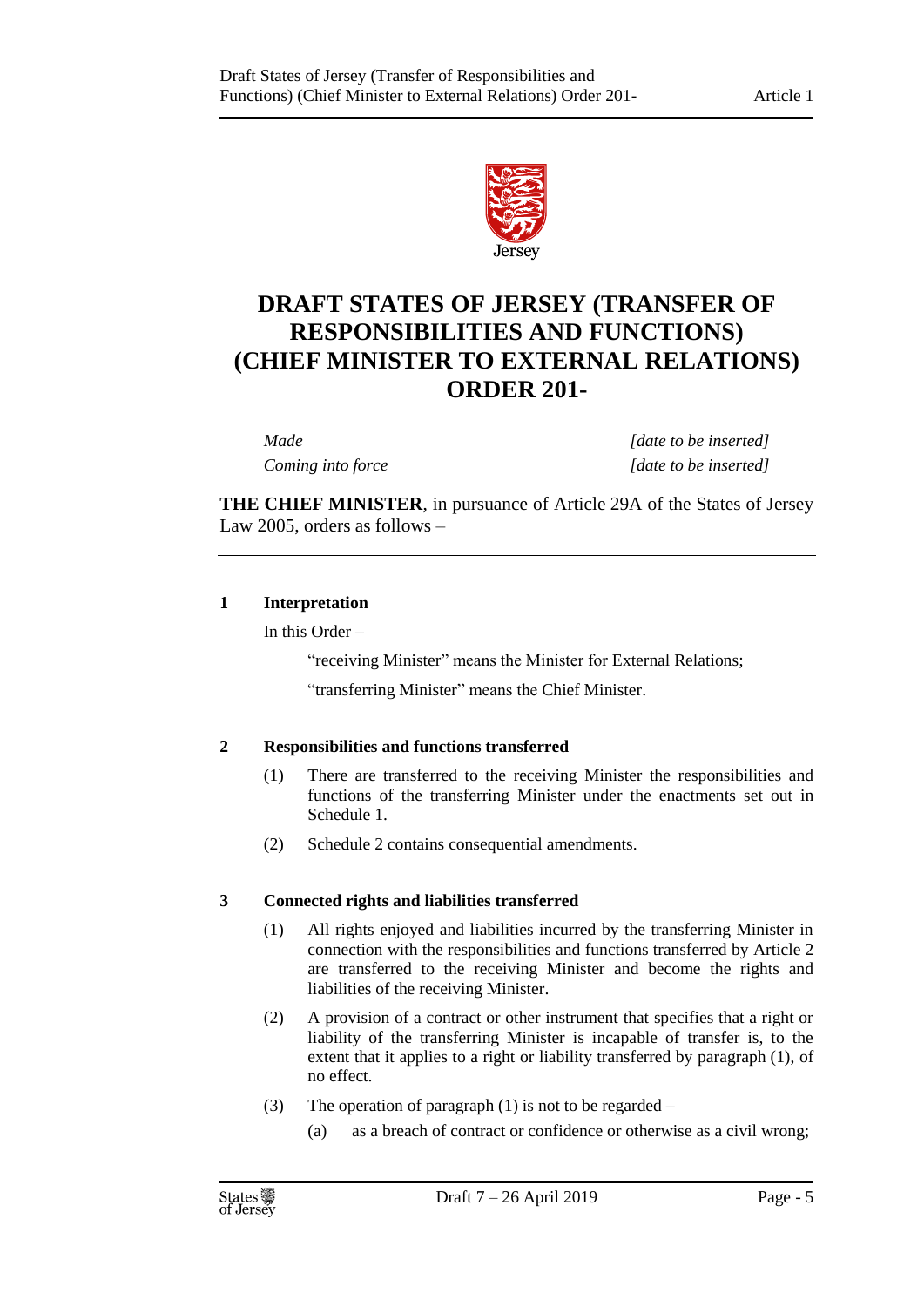- (b) as a breach of any contractual provision prohibiting, restricting or regulating the assignment or transfer of rights or liabilities; or
- (c) as giving rise to any remedy by a party to a contract or other instrument, as an event of default under any contract or other instrument or as causing or permitting the termination of any contract or other instrument, or of any obligation or relationship.

#### <span id="page-7-0"></span>**4 Transitional provisions**

- (1) The transfers effected by Article 2 do not prejudice the operation of any appointment, approval, authorisation, consent, delegation, determination, direction, instruction, requirement or other thing that is, before this Order comes into force, made, given or done by the transferring Minister in relation to the responsibilities, functions, rights and liabilities so transferred, but any such matter, if then in force, continues in force to the like extent and subject to the like provisions as if it had been duly made, given or done by the receiving Minister.
- (2) Anything commenced before this Order comes into force by or under the authority of the transferring Minister may, so far as it relates to any of the responsibilities, functions, rights and liabilities transferred by Article 2, be carried on and completed by or under the authority of the receiving Minister.
- (3) Where, on commencement of this Order, any legal proceeding is pending to which the transferring Minister is a party and the proceeding has reference to any of the responsibilities, functions, rights and liabilities transferred by Article 2, the receiving Minister is substituted in the proceeding for the transferring Minister and the proceeding does not abate by reason of the substitution.

#### <span id="page-7-1"></span>**5 Citation**

This Order may be cited as the States of Jersey (Transfer of Responsibilities and Functions) (Chief Minister to External Relations) Order 201-.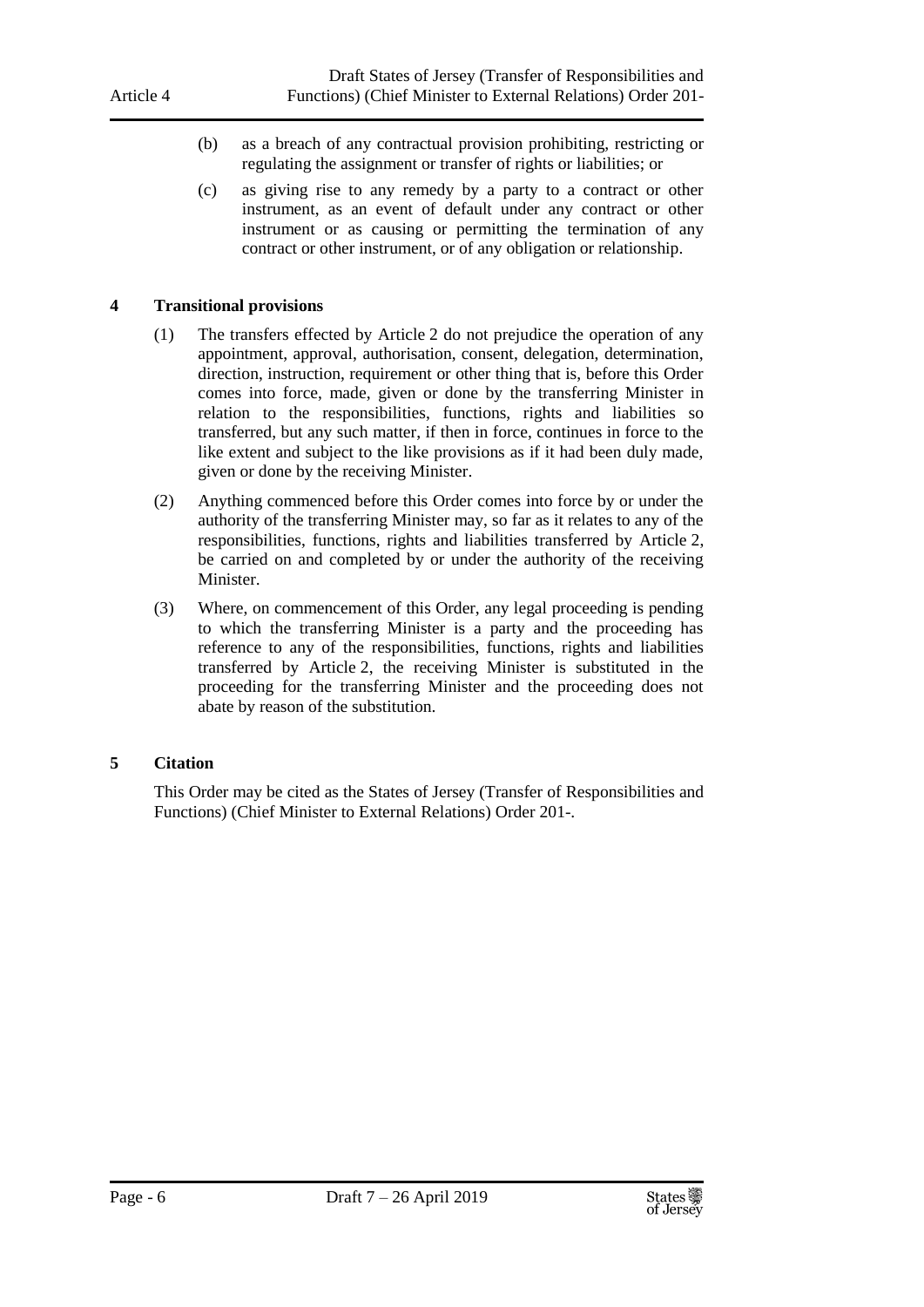#### **SCHEDULE 1**

 $(A<sup>rt</sup>icle 2(1))$ 

#### **ENACTMENTS**

<span id="page-8-1"></span><span id="page-8-0"></span>Alternative Investment Funds (Jersey) Regulations 2012 Bank (Recovery and Resolution) (Jersey) Law 2017 Banking Business (Jersey) Law 1991 Bankruptcy (Désastre) (Jersey) Law 1990 Charities (Jersey) Law 2014 Collective Investment Funds (Jersey) Law 1988 Companies (Jersey) Law 1991 Companies (Takeovers and Mergers Panel) (Jersey) Law 2009 Control of Borrowing (Jersey) Law 1947 Dormant Bank Accounts (Jersey) Law 2017 EU Legislation (Payment Services – SEPA) (Jersey) Regulations 2015 Financial Services (Jersey) Law 1998 Financial Services Commission (Jersey) Law 1998 Forfeiture of Assets (Civil Proceedings) (Jersey) Law 2018 Foundations (Jersey) Law 2009 Incorporated Limited Partnerships (Jersey) Law 2011 Insurance Business (Jersey) Law 1996 Limited Liability Companies (Jersey) Law 2018 Limited Liability Partnerships (Jersey) Law 2017 Limited Liability Partnerships (Dissolution and Winding Up) (Jersey) Regulations 2018 Limited Partnerships (Jersey) Law 1994 Non-Profit Organizations (Jersey) Law 2008 Proceeds of Crime (Jersey) Law 1999 Proceeds of Crime and Terrorism (Miscellaneous Provisions) (Jersey) Law 2014 Proceeds of Crime (Supervisory Bodies) (Jersey) Law 2008 Registration of Business Names (Jersey) Law 1956 Security Interests (Jersey) Law 2012 Separate Limited Partnerships (Jersey) Law 2011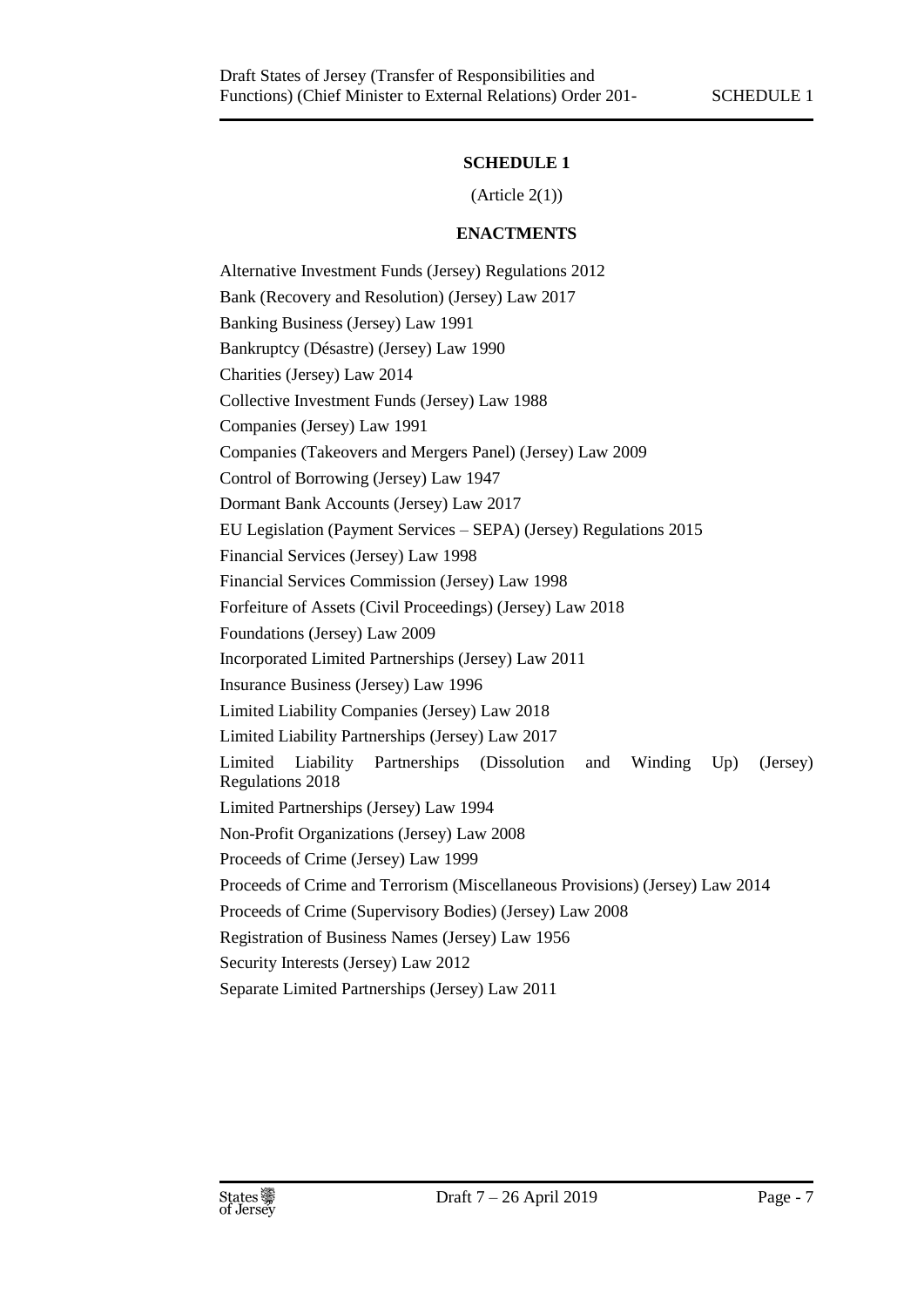#### **SCHEDULE 2**

#### (Article 2(2))

#### **CONSEQUENTIAL AMENDMENTS**

#### <span id="page-9-2"></span><span id="page-9-1"></span><span id="page-9-0"></span>**1 Definitions of "Minister" amended**

In the definition "Minister" in each of the following enactments, for "Chief Minister" there is substituted "Minister for External Relations" –

- (a) Article 2 of the Alternative Investment Funds (Jersey) Regulations 2012;
- (b) Article 1 of the Bank (Recovery and Resolution) (Jersey) Law 2017;
- (c) Article 1 of the Banking Business (Jersey) Law 1991;
- (d) Article 1(1) of the Bankruptcy (Désastre) (Jersey) Law 1990;
- (e) Article 1(1) of the Charities (Jersey) Law 2014;
- (f) Article 1(1) of the Collective Investment Funds (Jersey) Law 1988;
- (g) Article 1(1) of the Companies (Jersey) Law 1991;
- (h) Article 1(1) of the Companies (Takeovers and Mergers Panel) (Jersey) Law 2009;
- (i) Article 1(1) of the Control of Borrowing (Jersey) Law 1947;
- (j) Article 1(1) of the Dormant Bank Accounts (Jersey) Law 2017;
- (k) Article 1(1) of the EU Legislation (Payment Services SEPA) (Jersey) Regulations 2015;
- (l) Article 1(1) of the Financial Services (Jersey) Law 1998;
- (m) Article 1(1) of the Financial Services Commission (Jersey) Law 1998;
- (n) Article 1(1) of the Forfeiture of Assets (Civil Proceedings) (Jersey) Law 2018;
- (o) Article 1 of the Incorporated Limited Partnerships (Jersey) Law 2011;
- (p) Article 1(1) of the Insurance Business (Jersey) Law 1996;
- (q) Article 1(1) of the Limited Liability Companies (Jersey) Law 2018;
- (r) Article 1 of the Limited Partnerships (Jersey) Law 1994;
- (s) Article 3(1) of the Non-Profit Organizations (Jersey) Law 2008;
- (t) Article 1(1) of the Proceeds of Crime (Supervisory Bodies) (Jersey) Law 2008;
- (u) Article 1(1) of the Registration of Business Names (Jersey) Law 1956;
- (v) Article 1 of the Security Interests (Jersey) Law 2012;
- (w) Article 1 of the Separate Limited Partnerships (Jersey) Law 2011.